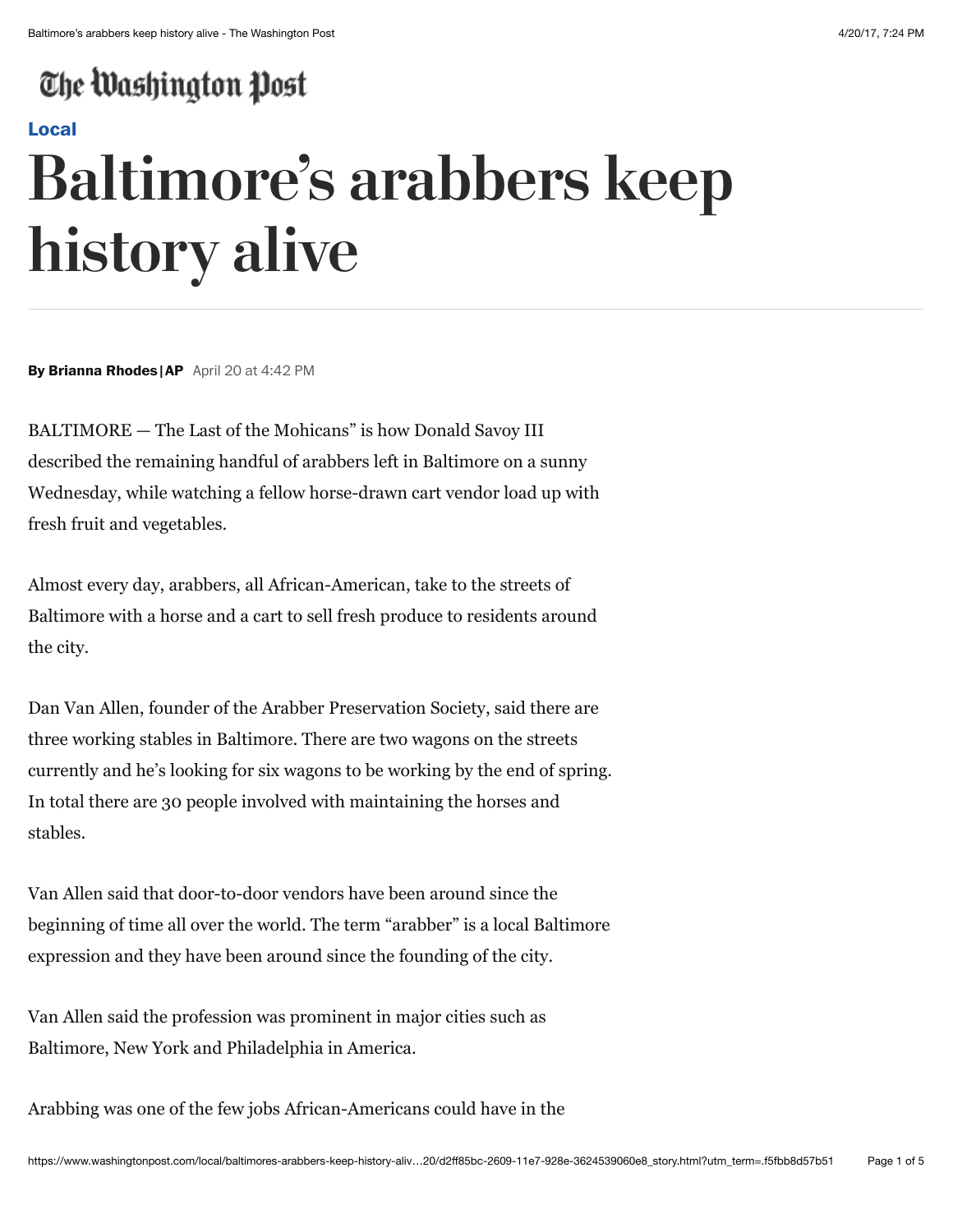country after the Civil War.

Today the only remaining arabbers in the nation are found in Baltimore.

"It started back in the 1800s," said Savoy III, whose grandfather and father were arabbers before him. "Arabbers were around way before. It's a tradition and I'm like the third generation."

Savoy III, 40, has been an arabber as long as he can remember. He is a resident of Baltimore, born and raised.

He works for the city, but he works as an arabber as a side job.

"It's a good business to get into, but it's kinda a hard business," Savoy III said. "If you don't put your all into it you're not going to get nothing out of it."

Arabbers are continuing to keep the legacy alive, although they are small in numbers and the price of produce has also increased. Two arabbers work full time year-round, and about four more join in during the warmer months.

"It's not as plentiful as it used to be because all the guys done passed away, and you know the younger crowds are not into it as much as they used to be," Savoy III said.

Arabbers frequently sell produce in the spring and the summer, and less often during the fall and winter. They also travel to various locations depending on the day of the week, according to Savoy III.

"I can't really speak for other people, but on behalf of my experience...I might go to East Baltimore one day, and West Baltimore (the other) and vice versa," Savoy III said. "It depends on our (produce) we have for that day."

Arabbing as a business is rooted as a family and friend tradition. Outside of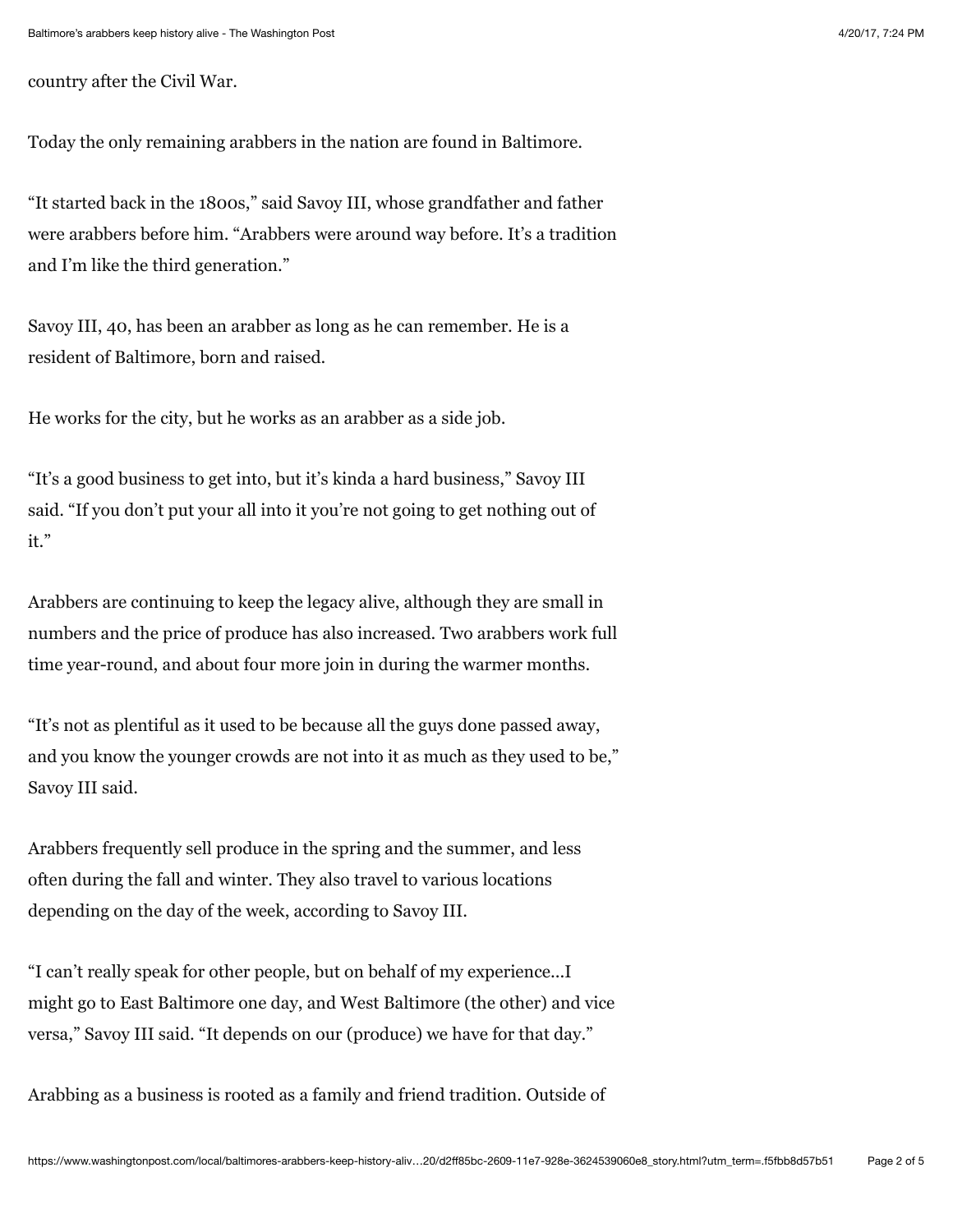their stables on North Fremont Avenue in Baltimore are murals to commemorate the profession, and a wall painted with the faces of family members and friends.

Anthony Savoy, who is an older relative of Savoy III, grew up as an arabber. Savoy is continuing to keep the tradition as alive as well, although he doesn't arab too frequently. Both men stand on corners to sell produce, rather than walking their horses through the city like some of the younger men do. Savoy said he started arabbing around age 10 or 11, during the early '70s.

Savoy recalls going to school and witnessing his father arabbing during the day and watching people wait for a horse and wagon. He said they would say, '"There go my fruit man, my vegetable man.'" That experience influenced him to work as an arabber himself.

"I would take a buggy with a little pony and put the little vegetable or whatever on that cart and walk around the neighborhood and people, you know, they would buy from me," Savoy said.

Savoy also said that his father not only introduced him to arabbing, but to his love of horses and how to take care of them.

The arabbers have at least 10 horses in the stables, all different colors and sizes. They also have a pig, chickens, pigeons, an alpaca, and other animals. They are all kept at the stable.

"He taught me a whole lot," Savoy said. "See, a horse can't tell you what's wrong with him. ...Any animal can't just open up its mouth and say, 'My stomach hurt.' You gotta know things. ...I was taught by a lot of people, especially my father, to know what to do when a horse don't feel good and stuff like that."

While walking with the horse and cart, arabbers have a call known as hollering to get residents' attention. Most arabbers call out what foods they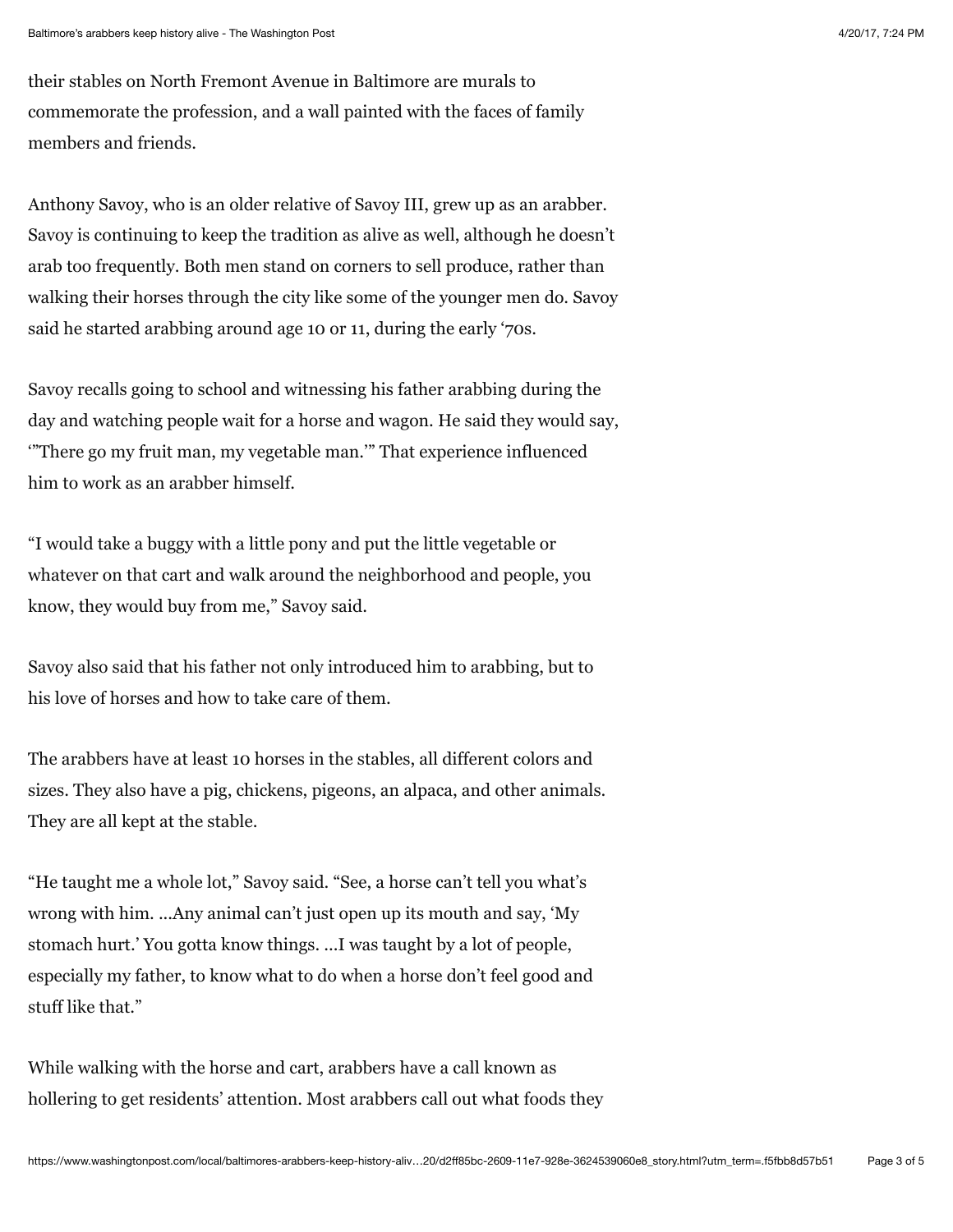may have on their cart that day, such as fish, watermelon, cantaloupe, and oranges.

Savoy III compared hollering to a rap: What you put into it is what you get out of it.

Savoy says he makes his own rhymes, such as, "Bring your pots and pans because there goes the fish man!"

Another arabber, Tony Todd, 57, like Savoy and Savoy III, grew up falling in love with the profession and horses as well.

Todd said riding horses is a relaxing experience for him. He said he rides horses around the city sometimes.

He thinks it's very important to keep the profession alive and maintain its legacy. It's also needed for senior citizens and residents who don't have cars and can't make it to grocery stores.

"They look forward to you coming around there and selling those fresh vegetables and fresh fruit," Todd said. "They depend on that so much."

Customer Edgar Cephas, 48, has been buying from arabbers for many years. Cephas said his mother used to buy fresh produce from them and he has never been disappointed. He said he used to by tree pears from the arabbers but now he usually buys oranges.

Todd explained why it's important for people to know about arabbers and for Baltimore to support the profession.

" (We need to) let people know that the city of Baltimore needs to keep this alive," Todd said. "...To be able to let people know around other cities, when they pick up that paper where they can read or hear on television, radio or whatever it may be, that the city of Baltimore has the arabbers still going on